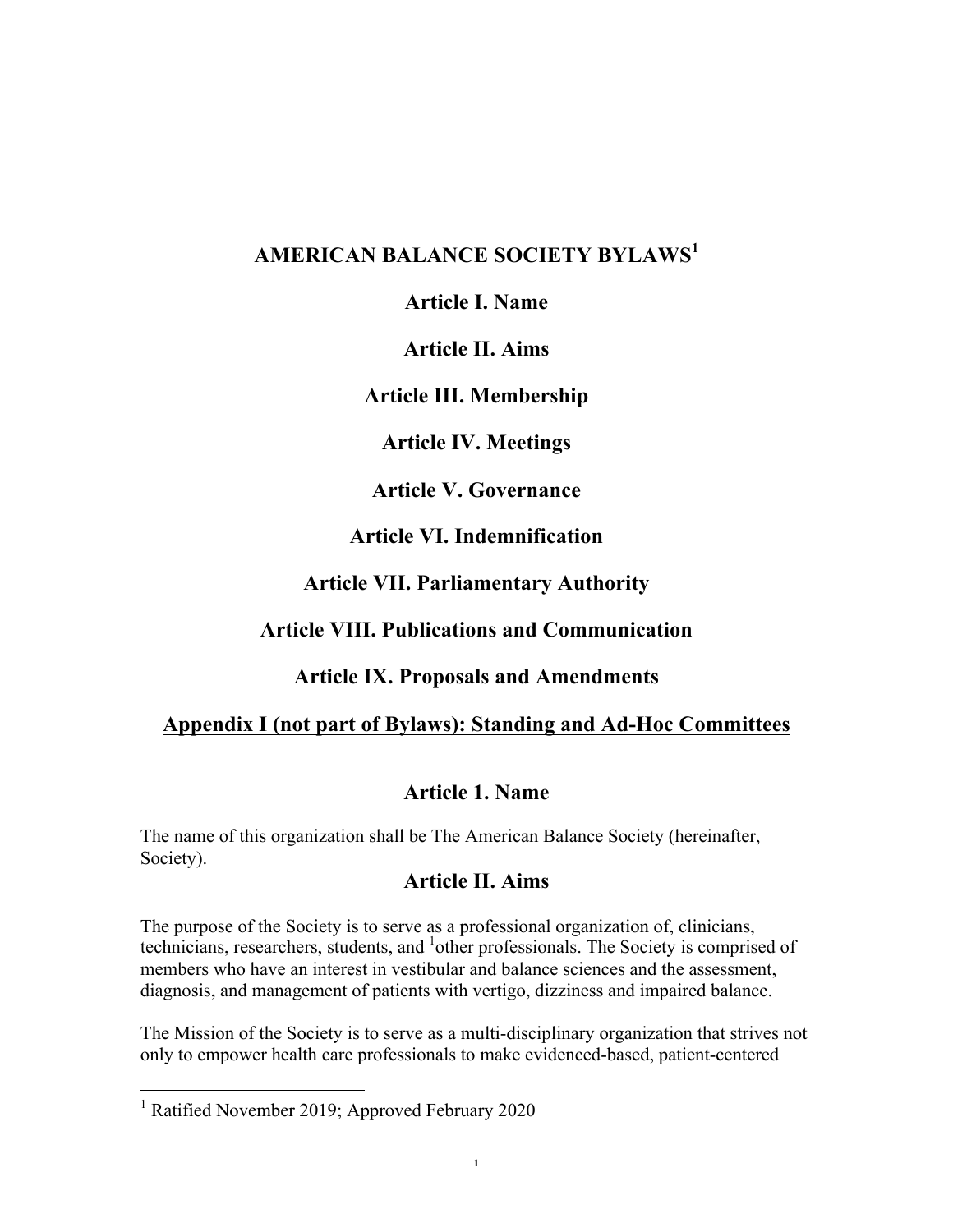decisions in the pursuit of improved clinical care for patients with dizziness, balance, and movement disorders, but to extend and expand our basic science knowledge of vestibular anatomy and physiology.

The Vision of the Society is to foster the dissemination of knowledge and exchange of information among professionals interested in both clinical care of patients with dizziness and imbalance and among basic and clinical vestibular/balance researchers.

# **Article III. Membership**

**3.1.1. Full Membership**: This is a voting membership category as outlined in section 3.4. To become a Full member of the Society the applicant should have either (a) a minimum of a post-bachelor's degree in a field related to balance and/or hearing or (b) a minimum of 5 years work experience (research, clinical, and/or industry) in the field of hearing or balance. The determination of eligibility of an individual application for Full membership shall be the responsibility of the Membership Committee after the candidate has supplied evidence of (a) or (b).

**3.1.2. Associate Membership**: This is a non-voting membership category as outlined in section 3.5. To become an associate member of the Society the applicant should have either (a) a minimum of a bachelor's degree in a field related to hearing or balance and not currently enrolled in a part-time or fulltime post-bachelor's university program or (b) less than 5 years work experience (research, clinical and/or industry) in the field of hearing or balance.

**3.1.3**. **Student Membership**: This is a non-voting membership category as outlined in section 3.6. Students who are enrolled full-time or part-time in university program may become Student Members. Student membership terminates at the end of the calendar year (December 31) after graduation from a university program, at which time the Student becomes eligible for either Full or Associate Membership status.

**3.1.4. Special Circumstances**: Membership considerations not fitting the above membership criteria as outlined in 3.1.1, 3.1.2, and 3.1.3 will be considered on an individual basis by the Membership Committee and approved by the Board of Directors ("Board"). Additionally, if an applicant would like to make an appeal regarding membership status he/she may bring this appeal forth to the Board. The appeal will have to be supported by an active Full member in good standing and presented to the Membership Committee Chair for a two-thirds majority vote from the Board with veto or approval power by the President or President-Elect.

### **3.2. Dues.**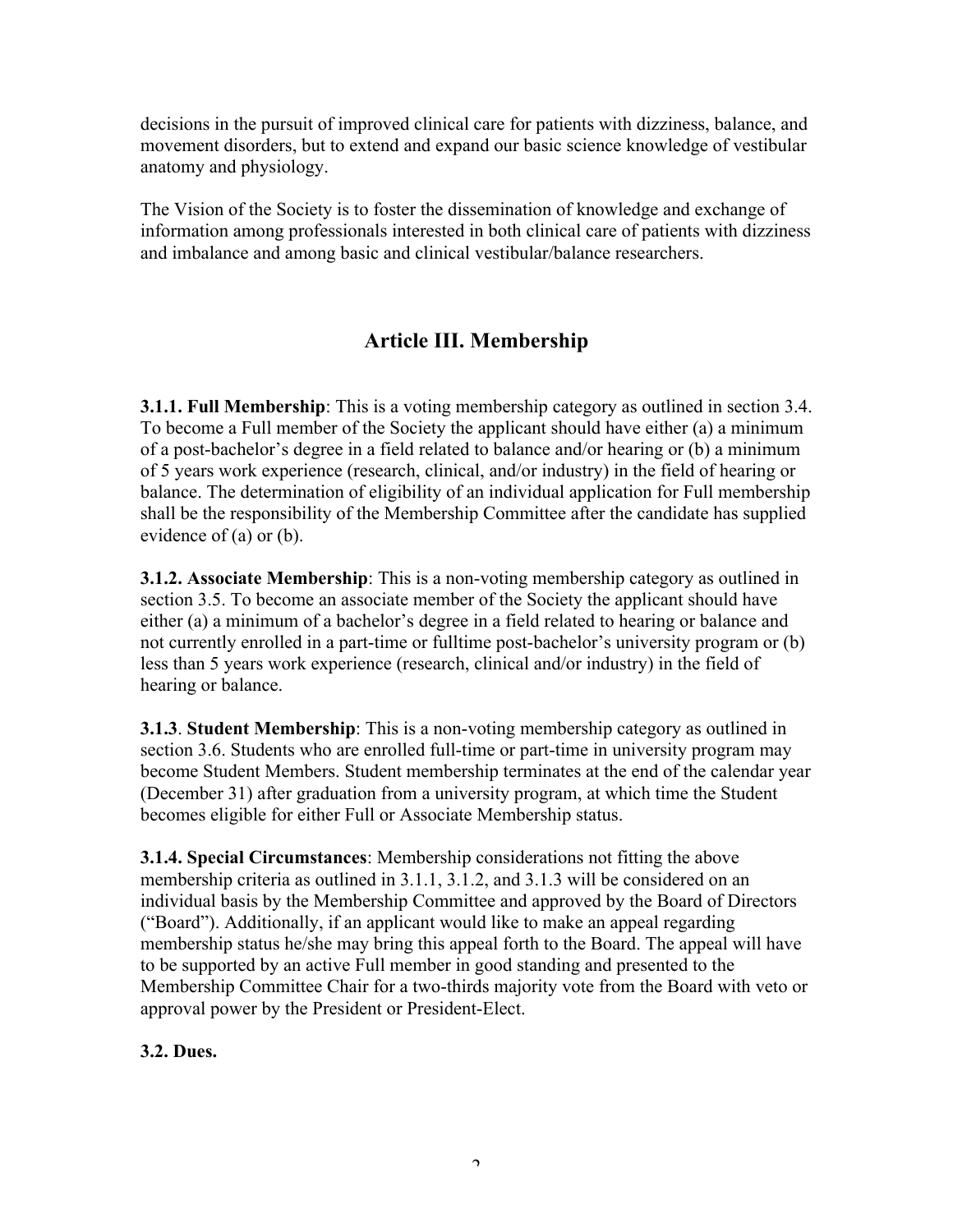The Board may establish annual dues at any time. Once annual dues are approved by the Board, an amendment to the bylaws will be set forth to reflect this change.

### **3.3. Termination of Membership.**

**3.3.1** The Board, by a two-thirds-majority vote, may terminate the membership of any member of the Society who no longer meets membership requirements or who loses his or her license to practice, or has their license suspended, or is found to be in violation of any federal, state, or local law regarding their professional practice.

**3.3.2.** Any member terminated from the Society has the right to appeal in writing to the Board within 30 days of said notice of termination. The Board, based on two thirdsmajority vote, considers each individual full due process. Reinstatement of members and full rights to membership can occur by a two-thirds majority vote from the Board. If the Board denies the membership appeal, reinstatement can be considered in one year upon reapplication by the terminated member to the Board. At that time, the Board may grant or deny membership with a two-thirds majority vote.

**3.3.3.** Termination of any Board member is outlined and detailed in section 5.7.

## **3.4. Rights Reserved to Full Members.**

All rights contained within section 3.4 are reserved for Full members who are judged to be in good standing (i.e., an individual meeting the membership requirements or one who has not had his or her license to practice suspended or found to be in violation of any federal, state, or local law regarding their professional practice).

**3.4.1.** To vote by mail or electronic ballot on all matters pertaining to the operation of the Society, including but not limited to election of the President of the Society and election of members of the Board.

**3.4.2.** To serve on committees, boards, and task forces established by the Board.

**3.4.3.** To propose projects, ideas, and suggestions to the Board for consideration and possible action. Policies for enactment of any proposed action are outlined in Article IX (Proposals & Amendments).

**3.4.4.** To initiate resolution creating, amending, or rescinding policy and management directives of the Society. Policies for enactment of any proposed action are outlined in Article IX (Proposals & Amendments).

**3.4.5.** To initiate procedures for removal of members of the Board pursuant to Article 5.7.

## **3.5. Rights Reserved to Associate Members**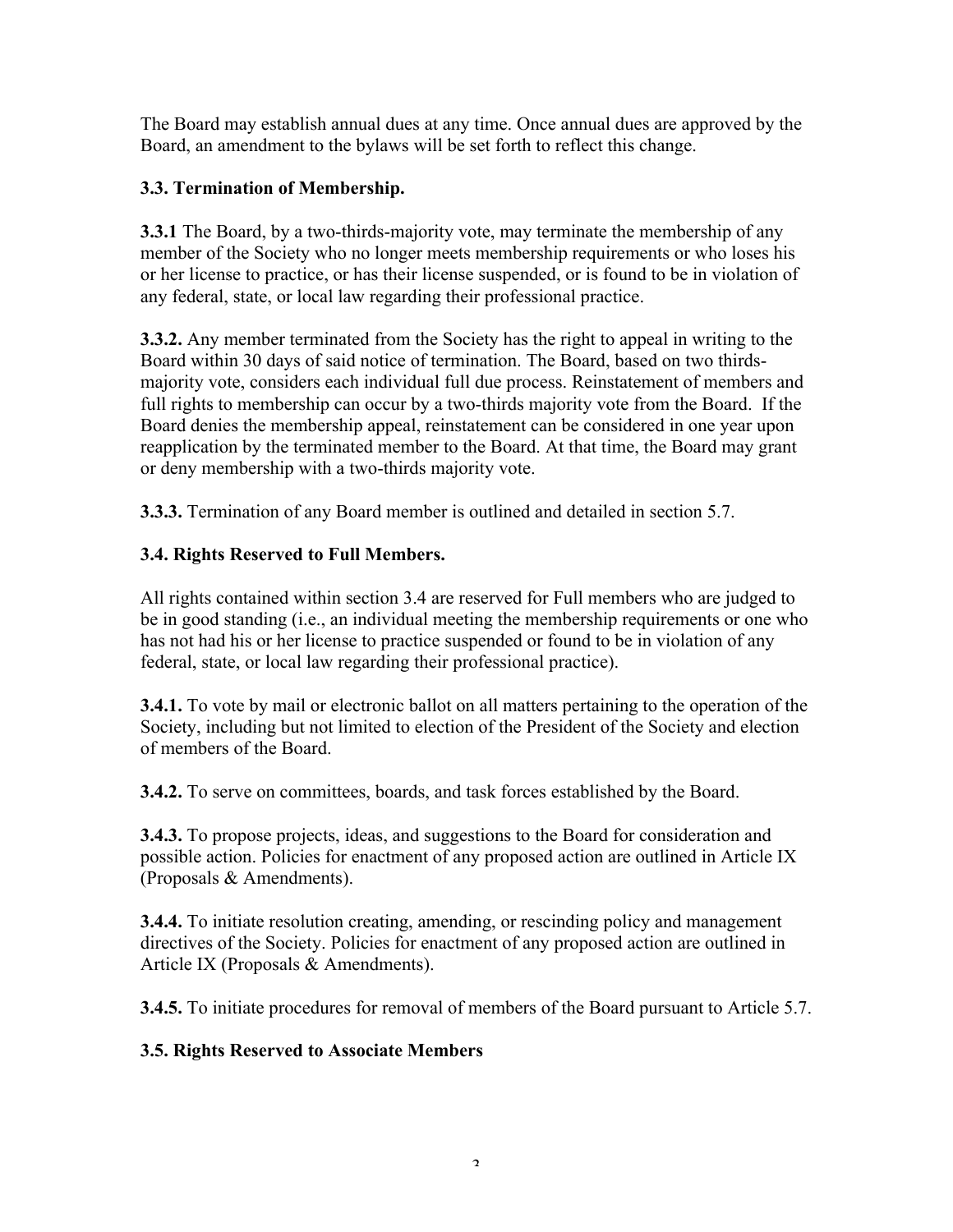All rights contained within section 3.5 are reserved for Associate members who are judged to be in good standing (i.e., an individual meeting the membership requirements or one who has not had his or her license to practice suspended or found to be in violation of any federal, state, or local law regarding their professional practice).

**3.5.1.** To serve on committees, boards, and task forces established by the Board, but do not have voting rights and cannot hold office on the Board.

**3.5.2.** To propose projects, ideas and suggestions to the Board for consideration and possible action. Policies for enactment of any proposed action are outlined in Article IX (Proposals & Amendments).

### **3.6. Rights Reserved for Student Members.**

All rights contained within section 3.6 are reserved for student members who are in good standing (i.e., an individual meeting the membership requirements).

**3.6.1.** To serve on the Society's Student Involvement Committee, but do not have voting rights and cannot hold office on the Board aside from the student representative seat.

**3.6.2.** To propose projects, ideas, and suggestions to the Board for consideration and possible action. Policies for enactment of any proposed action are outlined in Article IX (Proposals & Amendments).

## **Article IV. Meetings**

#### **4.1. Scientific Meetings.**

**4.1.1.** The Society shall conduct at least one scientific meeting annually at a time and place determined by the Board.

**4.1.2.** Scientific meetings of the Society are open to all categories of members, as well as any other interested persons. Anyone may submit scholarly materials for consideration for presentation at a scientific meeting of the Society. A peer review committee composed of three Full members, one of whom will act as Program Committee Chair, will review all scholarly materials submitted for consideration, determine those that are suited for inclusion in the program, and notify authors of approval or rejection of their submissions.

### **4.2**. **Meetings**.

#### **4.2.1. Board of Directors Meeting.**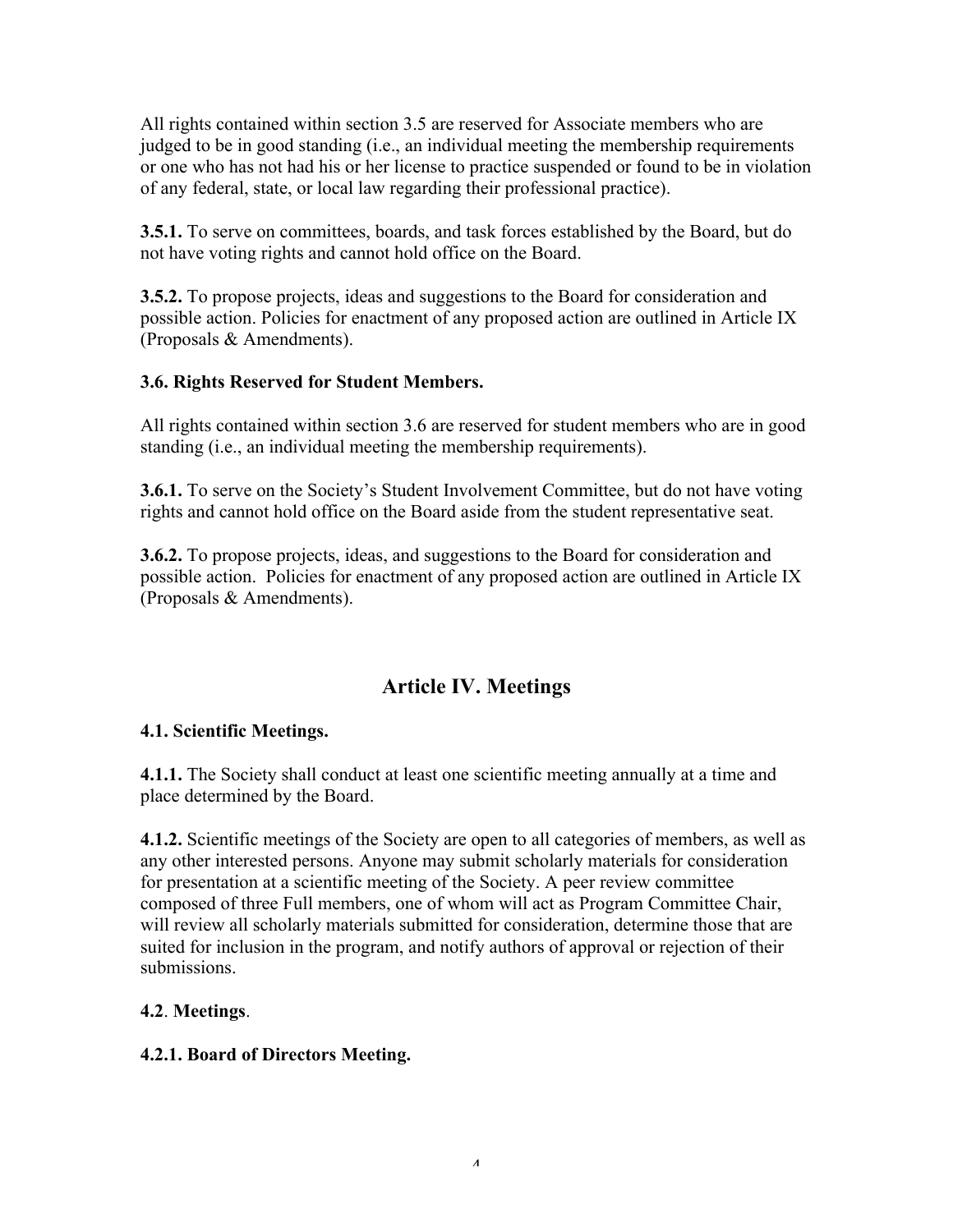The Board shall hold an annual meeting to discuss and vote on recommendations set forth by standing and ad-hoc committees and other Society matters requiring action as determined by the President of the Society. The Board will report to the membership during an annual membership meeting regarding significant actions taken by the Board.

#### **4.2.2. Membership Meetings.**

The Society shall hold a membership meeting in conjunction with the Scientific Meeting of the Society. The purpose of the annual membership meeting shall be to inform the membership of significant actions taken by the Board since the last annual membership meeting. The President of the Society shall chair and preside over the membership meeting.

#### **4.3. Minutes.**

Minutes from all Board meetings and membership meetings will be made available to all members of the Society within 45 days of the meeting.

## **Article V. Governance**

### **5.1. Board of Directors**, **Standing and Ad Hoc Committees General Duties.**

The Board is the single governing body of the Society. The Board shall promote the objectives of the Society operating in accordance with and implementing programs and policies established by these bylaws and of the Board to support the mission and vision of the Society as outlined in Article II, Aims. Members of the Board are elected (as outlined in section 5.4) to serve the members of the Society.

Standing and ad hoc committees of the Society are formed by the Board and may be modified by a two-thirds majority vote of the Board. All standing committees shall operate to promote the mission and vision of the Society. Ad hoc committees may be formed or reactivated at any time by the Board, may be modified by a two-thirds majority vote of the Board, and shall promote the mission and vision of the Society.

#### **5.1.1. General Duties of Board of Directors.**

**1.** Establish and dissolve standing and ad hoc committees, boards, and task forces, designate and amend their charges, and determine their size and composition to facilitate the mission and vision of the Society.

**2.** Transact all such other business in the interest of the membership that comes before the Board.

**3.** Disburse funds under the policies of the Society.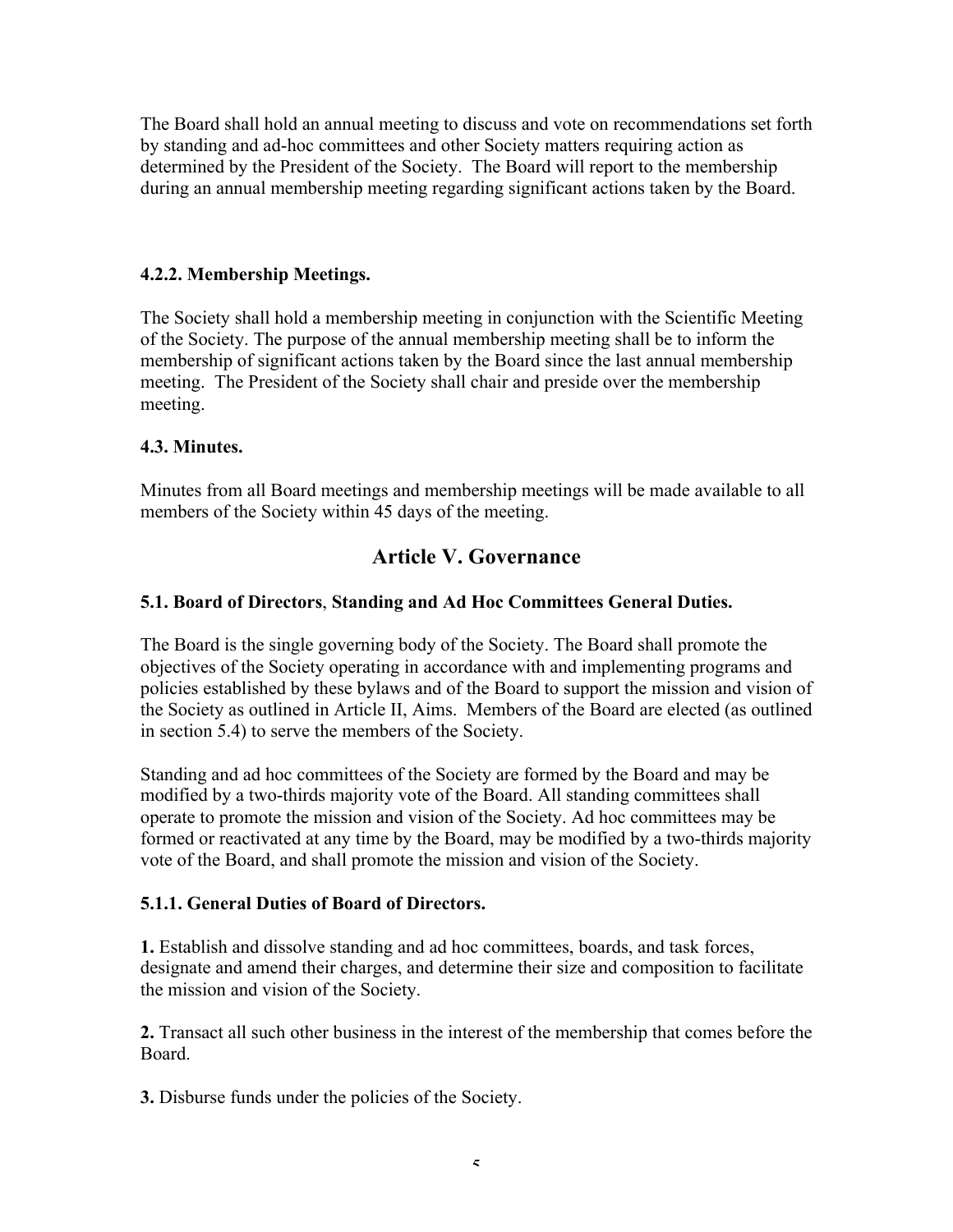**4.** Represent the Society in all affairs concerning third parties and designate persons who will be authorized to conduct business in the name of the Society.

### **5.1.2. General Duties of Standing and Ad Hoc Committees of the Society.**

**1.** Complete the aims of each standing and ad hoc committee in accordance with each committee's objectives.

**2.** Promote the mission and vision of the Society.

**3.** Work directly with the Board to effectively communicate recommendations, policies, and practices of Standing and ad hoc Committees.

### **5.2. Board of Directors Composition, Terms of Office, and Duties and Responsibilities.**

**5.2.1. Board of Directors Composition.** The Board shall consist of nine Full members of the Society who are in good standing. The Board is comprised of the following officers: President, President-Elect, Past-President, and six Members-at-Large. The President-Elect, President, and Past-President will form the Executive Committee. The Board will also include one ex-officio Student Representative. Each of these members, with exception of the Student Representative, will have the authority to vote on issues brought before the Board. In addition, the positions of Treasurer and Secretary will be nominated from one of the six Members-at-Large. The offices of President, President-Elect, and Past-President are excluded from acting as Treasurer or Secretary.

### **5.2.2. Board of Directors Terms of Office.**

**5.2.2.** (A) The President shall serve for a one (1)-year term as president of the Society and shall serve as the chair of the Board of Directors and preside over all meetings of the general membership of the Society and at the Annual Board of Directors Meeting. The president shall serve a term of one (1) year as president-elect before assuming the office of president and a one (1)-year term as immediate past president upon completion of the term of office as president. A president cannot serve consecutive terms.

**5.2.2.** (B) The President-Elect shall serve a one (1)-year term, commencing January  $1<sup>st</sup>$  of the year following the election. The President-Elect shall automatically become incoming President at the end of the term of President-Elect.

5.2.2. (C) Immediate Past President. The president shall, upon completion of term of President, automatically become immediate past president for a one (1)-year term. A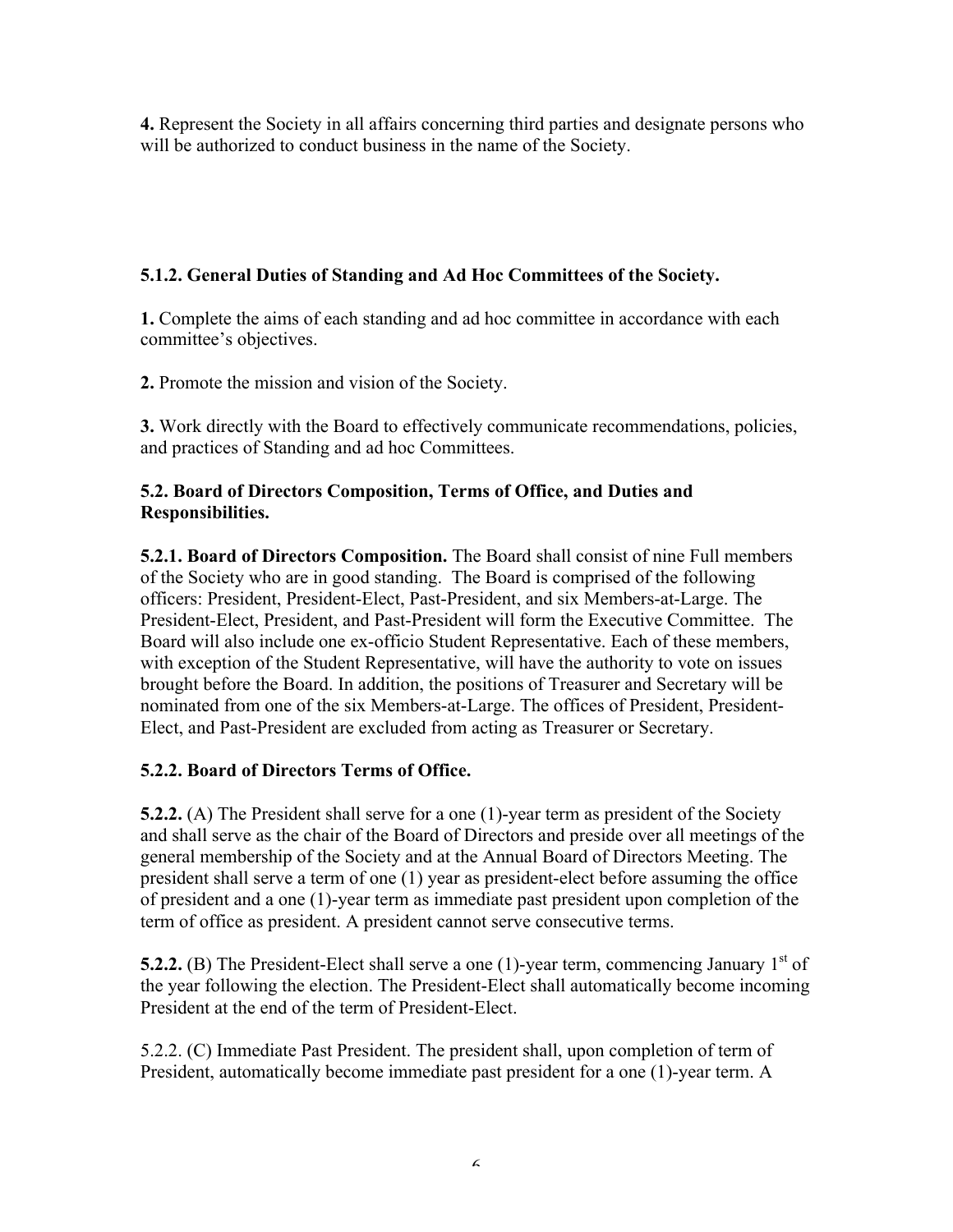Past-President cannot serve consecutive terms as President nor can they be re-elected to the Board for a hiatus of 6-years (two-terms).

**5.2.2.** (D) The Treasurer shall be a member of the Board. The Treasurer shall be nominated by the Board and shall be approved by a two-thirds majority vote of the Board. The Treasurer will serve a one (1)-year term, but may be extended to a two (2) year term at the discretion of the Board by a two-thirds majority vote.

**5.2.2.** (E) The Secretary shall be a member of the Board. The Secretary shall be nominated by the Board and shall be approved by a two-thirds majority vote of members of the Board. The Secretary will serve a one (1)-year term, but may be extended to a two (2)-year term at the discretion of the Board by a two-thirds majority vote.

**5.2.2.** (F) Six Members-at-Large shall serve three-year terms on the Board of Directors. Two Members-at-Large shall be elected every year, with their term commencing January  $1<sup>st</sup>$  of the year following the election. All terms shall be on a calendar year basis ending on December 31<sup>st</sup>. No one shall serve more than two consecutive three-year terms, but one may run for and be re-elected for two additional terms after a minimum six-year (two term) hiatus or elected as the incoming President-Elect.

**5.2.2.** (G) The ex-officio Student Representative will be elected for a period of one year, commencing on January  $1<sup>st</sup>$  of the year following the election. No one shall serve more than two consecutive one (1)-year term.

## **5.2.3. Board of Directors Duties and Responsibilities**.

**5.2.3.** (A) The President shall represent the Society in accordance with the mission, vision and objectives, and serve as the spokesperson for all affairs of the Society. The President may elect to convene the Executive Committee at any time to discuss matters related to the operation and well-being of the Society. The Executive Committee does not have voting rights as a distinct committee.

**5.2.3.** (B) The President-Elect shall work closely with the President and assume the responsibilities and duties of the President whenever the President is unable to serve.

5.2.3. (C) The immediate Past-President shall serve as chair of the Nominations Committee and assistant to the president in matters as delegated.

**5.2.3.** (D) The Treasurer shall manage and communicate all financial matters related to the Society. The Treasurer shall report on the annual financial status of the Society at the Annual Board of Directors and the Membership Meeting.

**5.2.3.** (E) The Secretary shall communicate matters related to the Society. The Secretary will maintain effective records of the Annual Board of Directors and Membership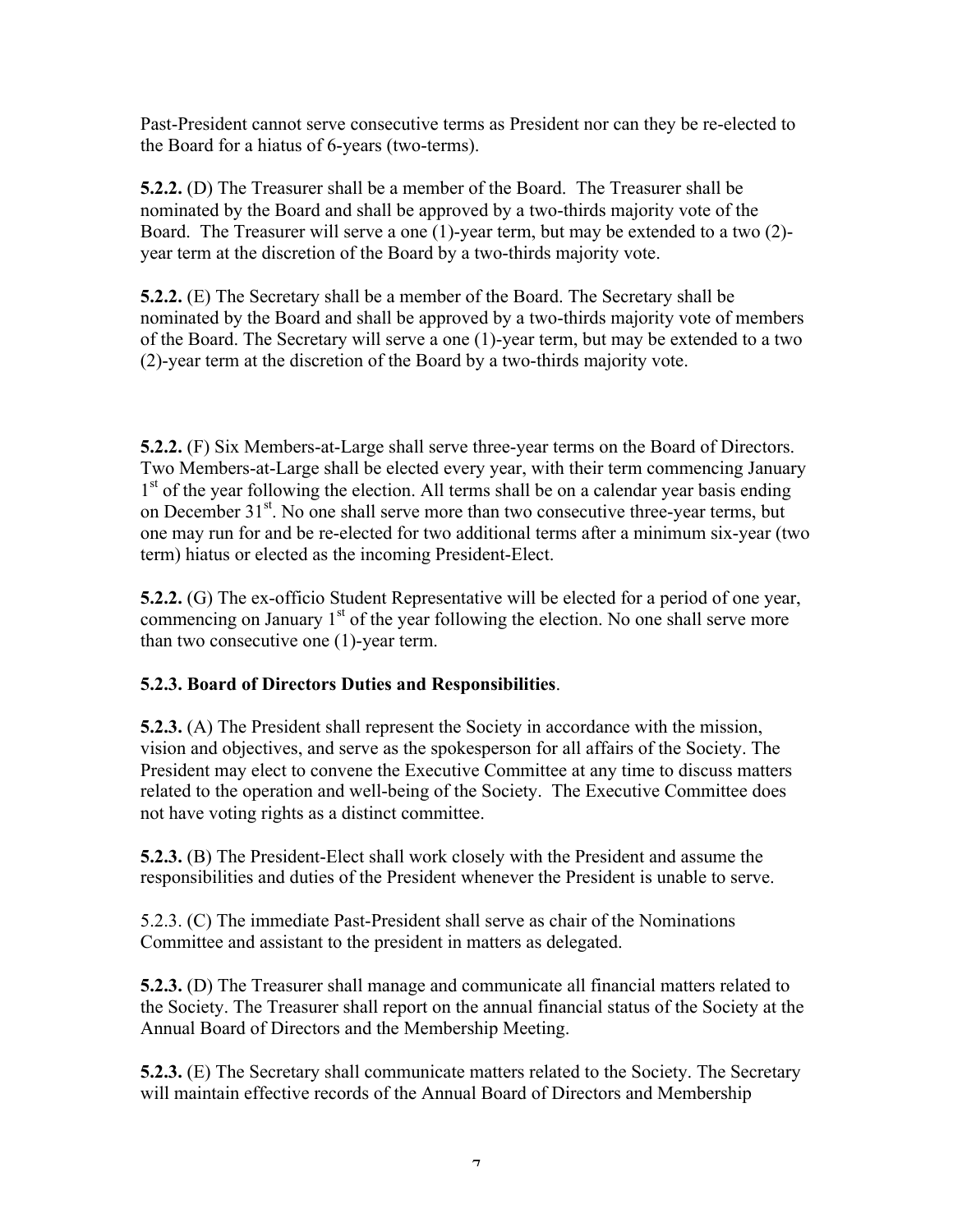Meetings, and will be responsible for effective communication and correspondence with the members of the Society.

**5.2.3** (F) Members-at-Large are expected to participate in all formal meetings of the Board whether the meetings be face-to-face, by phone, or by some other mode of communication. The Members-at-Large will also serve as Chairpersons liaisons to a Standing or ad hoc committee. In the absence of any Chairperson for any standing or ad hoc committee, the President shall assume the role of Chair until such position can be filled.

**5.2.3.** (G) The ex-officio Student Representative shall participate in all formal meetings of the Board whether the meetings be face-to-face, by phone or by some other mode of communication.

### **5.3. Standing and Ad Hoc Committees Composition.**

**5.3.1 Composition of Standing and Ad Hoc Committees:** Each Ad Hoc committee and each standing committee as identified, shall be chaired by a Full member in good standing and must be approved by a two-thirds majority vote by the Boards. If the appointed committee chairperson is not a Member-at-Large, the President shall appoint a member of the Board to serve as a liaison to such committees.

### **5.4. Board of Directors Nominations and Elections to Office.**

**5.4.1. Nominations.** The Chair to the Committee on Nominations shall be appointed by the President and subsequent formation of the Committee on Nominations shall be in accordance with Appendix I and shall be agreed upon by a two-thirds majority vote of the Board no later than April 30<sup>th</sup> of each year. The Committee on Nominations shall issue a call for nominations to the membership for all upcoming Board positions for the following calendar year. The call for nominations should be made available to the membership for no less than 30 days.This period may be extended at the discretion of the Committee on Nominations Chairperson or the President without a two-thirds majority vote of the Board. The Committee on Nominations shall present the slate of candidates to the Board for consideration and approval; the slate will consist of no less than four Full members in good standing to fill two vacant Board positions and, in years appropriate, one Full member in good standing to fill the office of President Elect and one Student member to fill the ex-officio Student Representative, no later than July 31<sup>st</sup> of each year. All persons so nominated and who agree to serve if elected shall provide a brief biographical sketch and a short synopsis on how they envision the future of the Society to the Chair of the Committee on Nominations no later than August  $31<sup>st</sup>$  of the election year. The above dates are modifiable for a single election cycle by a two-thirds vote of the Board.

**5.4.2. Elections:** Full members of the Society will be provided with the name and brief biographical sketch and synopsis of the nominated candidates after conditions outlined in 5.4.1 are met, no later than September  $30<sup>th</sup>$  of the election year. All eligible Full members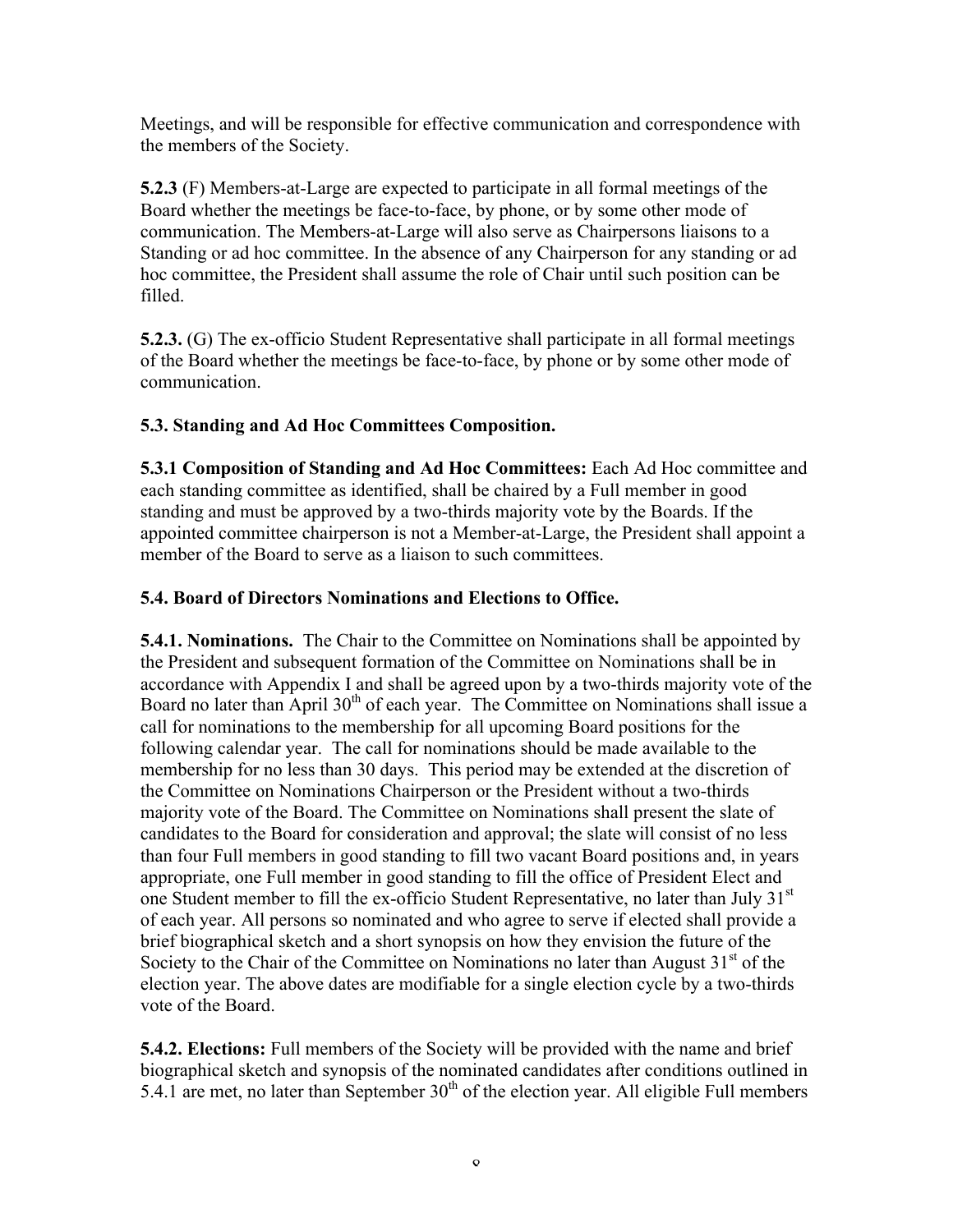shall be afforded the opportunity to vote through vote electronically for a period of no less than 30 days. All voting ballots shall be electronically submitted to the President. The voting period may be extended at the discretion of the President without a two-thirds majority vote from the Board. In the event of a tie vote, the President has the discretion of extending the voting period up to 14 days. Candidates receiving the most votes shall fill the upcoming vacant positions on the Board. Three-year terms for newly elected Board Members will commence January  $1<sup>st</sup>$  of the year following the election.

**5.4.3. Reappointment / Re-Election to Office.** A former president or second-term Members-at-Large may be nominated for reelection to the Board of Directors after a hiatus of at least 6 years (two terms), with the exception of a two-term Member at Large being elected to another three (3)-year term as President-Elect (5.2.2 (F)).

### **5.5. Vacancies.**

**5.5.1. President vacancy:** If a vacancy occurs for any reason in the office of the President, the President-Elect shall immediately assume the office of the Presidency.

**5.5.2**. **President-Elect vacancy**: If the office of President-Elect becomes vacant for any reason, it shall remain unoccupied until a meeting of the Board, at which time a new President-Elect shall be appointed by the Board from within the Society's membership by no less than a two-thirds-majority vote.

**5.5.3. Board of Director Member-at-Large vacancy:** Should a Member-at-Large vacancy occur for any reason, the President shall have the authority to appoint a Full member in good standing to complete the remainder of the term of office in which the vacancy occurred. The appointment must receive a two-thirds-majority vote from the Board. Partial terms served by appointed persons shall not be counted towards the twoterm limit.

### **5.6. Remuneration.**

Members of the Board shall receive no remuneration for service on the Board. Expenses for travel, lodging, meals and incidental expenses incurred when attending Board meetings that do not occur at the annual scientific meeting may be partially or wholly reimbursed at the discretion of the Board.

#### **5.7. Removal from Office.**

Any officer may be removed from office by (a) two-thirds majority vote of Board, or (b) written petition signed by 10 Full members of the Society and approval of the petition by two-thirds of Full members of the Society by electronic ballot, or (c) if the officer is no longer a member in good standing.

## **Article VI. Indemnification**